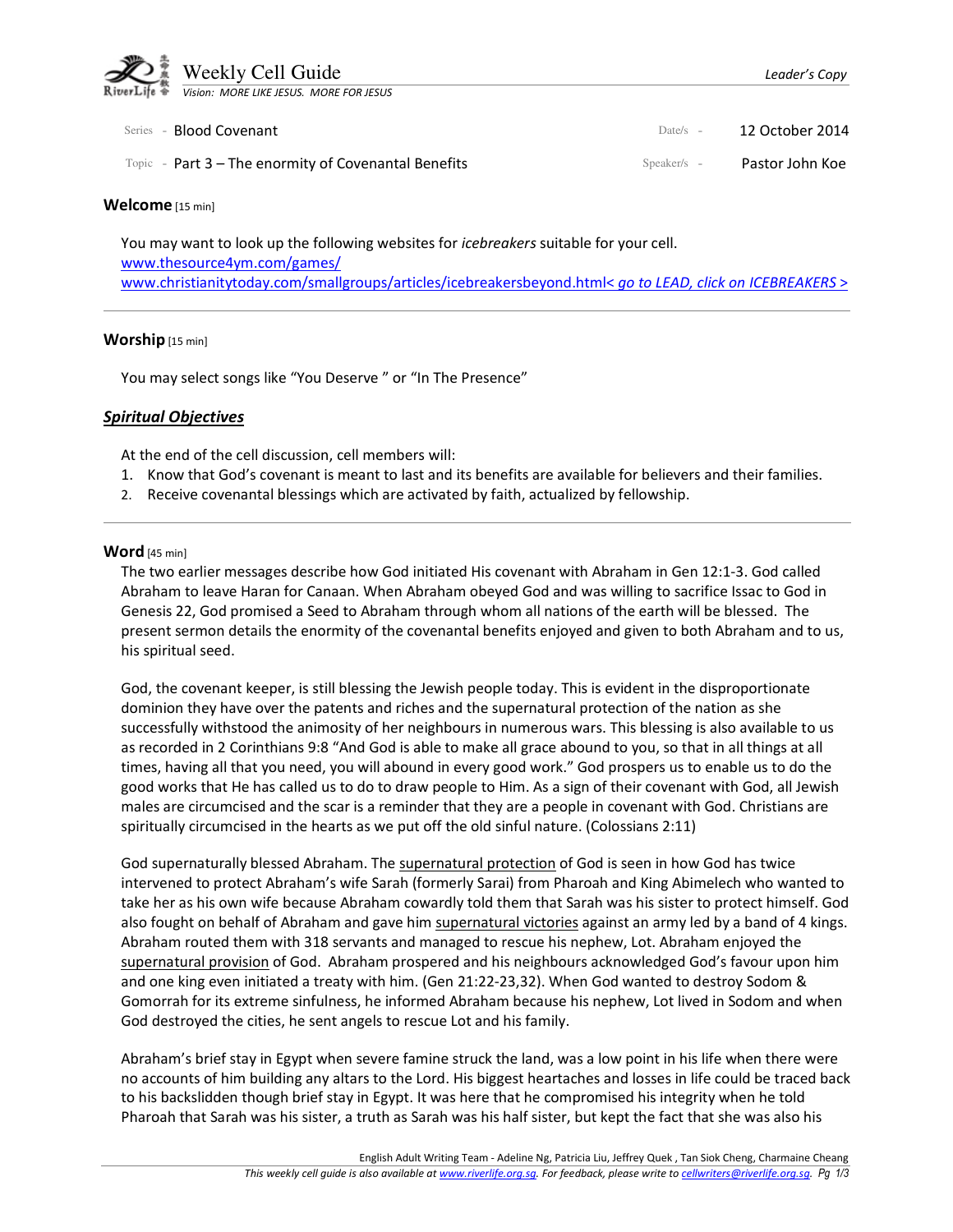

wife from Pharoah for fear that he might be killed. Going down to Egypt symbolized the use of worldly methods rather than trusting God. Initially, Abraham seemed to benefit from Egypt as Pharaoh lavished him with gifts, as he was interested in Sarai. The Egyptian maid, Hagar joined his family here and later bore him Ishmael, who caused much conflict in his family. When Abraham and Lot left Egypt, they were materially well off which led to a conflict over pasture lands and subsequent separation of Lot and Abraham. Lot was corrupted by the abundance he saw in Egypt and chose to stay in the plains of Sodom. Lot left his uncle and met a sad end as he did not realize that his prosperity was due to God's covenantal blessings.

God's covenant with a person involves him and his whole family. This is seen in how God watched over all that belongs to Abraham. Biblical examples on the passing down of benefits of the covenant to the descendants can be traced in the lineage from Abraham → Isaac → Jacob → Joseph and from King David to King Hezekiah who lived 313 years after David. The descendants were able to access the power and blessings of the covenant made with Abraham and David when they walked in fellowship with God and called on Him. The covenant is activated by faith and actualized by fellowship.

# Discussion Questions

 1. God gives supernatural protection, victory and provision to those who are joined with Him in the Covenant. Share how this is evident in Abraham or in your own life. [10 min]

Leader's Notes: This is a recap question. Members are free to share their personal accounts. You may want to refer to the following for details regarding Abraham.

- God's protection in a) Gen 12: 10-20 which describes Abram's sojourn in Egypt and God's intervention on behalf of Sarai, b) Gen 20:1-17 for account of Abraham's lie about Sarah to King Abimelech;
- Supernatural Victory in Gen 14:11–16;
- Supernatural provision in providing a sacrificial lamb in place of Isaac (Gen 22:13-14) and in relation to the rescue of Lot and his family when Sodom and Gomorrah were destroyed. (Gen Chapter 19)
- 2. Ps John mentioned that "The covenant is activated by faith and actualized by fellowship." Tell how Abraham's faith and his fellowship with God enable him to enjoy covenantal blessings. [10 min]

Leader's Notes: This is a relate & reflect question. Recall how Abraham believed God's promise and acted on his belief, e.g leaving Haran for Canaan or sacrifice Isaac when asked. When Abraham acted on his belief in God, he received further revelation from God as seen in the differences in wording of the promises in Gen 12:1 -3 and Gen 22:15 -18. The first promise was given when Abram was 75 years old and the second when he must be about 120 years old. However, when Abraham saw the severe famine and decided to leave Canaan for Egypt in Gen 12:10-20, he lost fellowship with God and suffer consequences for his "unbelief" in God to protect and provide. When Abraham went back to God in Genesis Chapter13 and his fellowship was restored, God's plans and blessings resumed operating in his life.

You may refer to 2 Kings 19:14-20 : 11 for the account of King Hezekiah's prayer on behalf of Judah during the invasion by the Assyrians, his illness and God deliverance's of him because of His promise to Hezekiah's forefather, King David.

Ponder on how Abraham's journey might have had similarities with your personal journey with God.